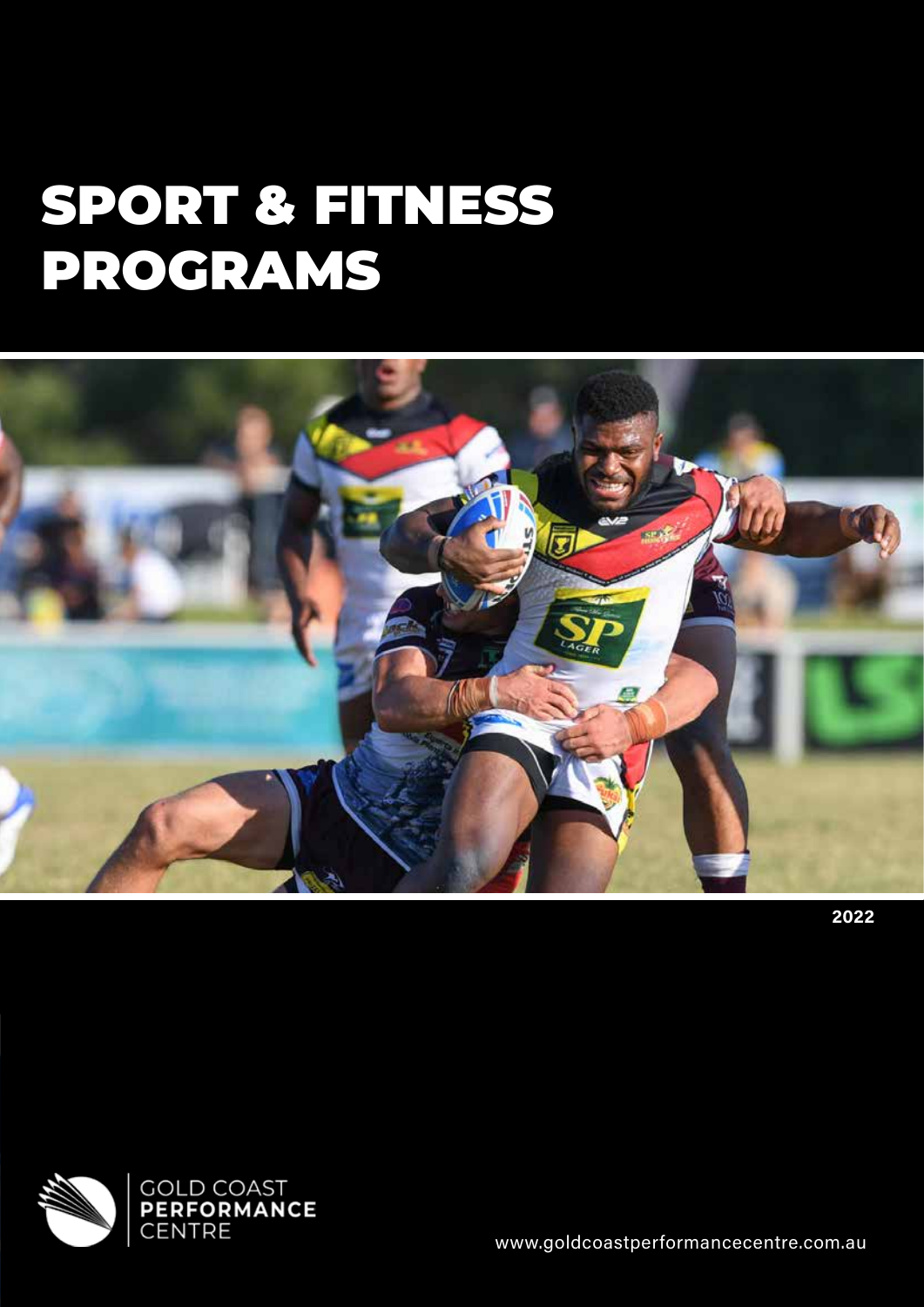

The Gold Coast Performance Centre is an unrivalled sports, accommodation and events facility on the south eastern coast of Queensland, Australia.

Opened in 2000, the concept for the Centre was developed by Olympian and past Gold Coast Mayor Ron Clarke (2004-2012). The building of the 8 hectare facility was funded by Philanthropist Charles Feeney.

The intention was to develop a multi-purpose sports centre which combined world-class facilities attractive for elite athletes, while having the ability to host residential sports groups and deliver health and fitness benefits to the local community. In September 2000 the Centre opened to athletes preparing for the 2000 Sydney Olympic Games and Sydney Paralympic Games.

The Programs Guide introduces you to the programs and activities available to our guests; which have the power to convert your groups visit into a transformational experience that will be remembered long after the event has concluded.

Our programs are conducted by the most experienced and engaging facilitators available including Sport Medicine Professionals, Teachers, Personal Trainers, Elite Athletes and Coaches. These facilitators will guide your group to achieve their own personal best, be that sporting success, character development, leadership aspirations or simply to live a happy, healthy well rounded life.

These experiences have been carefully selected and contribute to at least one of our 6 core concepts.

- Physical Fitness
- **Mental Health**
- Emotional Wellbeing
- Character Development
- Resources and Support
- Technical and Tactical

If you have a specific experience in mind that is not listed in this guide, please let us know and we will tap into our professional network to see if we can make it happen.

In 2010 the Queensland Government's Department of Education (DOE) aquired the centre, building our capabilities to now offer teacher developed programs that address educational outcomes i.e. leadership and team building programs.

The centre features a range of world-class sporting facilities, including:

- Synthetic competition hockey pitch
- 50m international-standard swimming pool,
- Athletics track with turf infield,
- 600m2 open-air gym and more

Complemented by 9 Group Accommodation Lodges (292 beds), Conferencing Facilities and a 300 seat Dining Room.

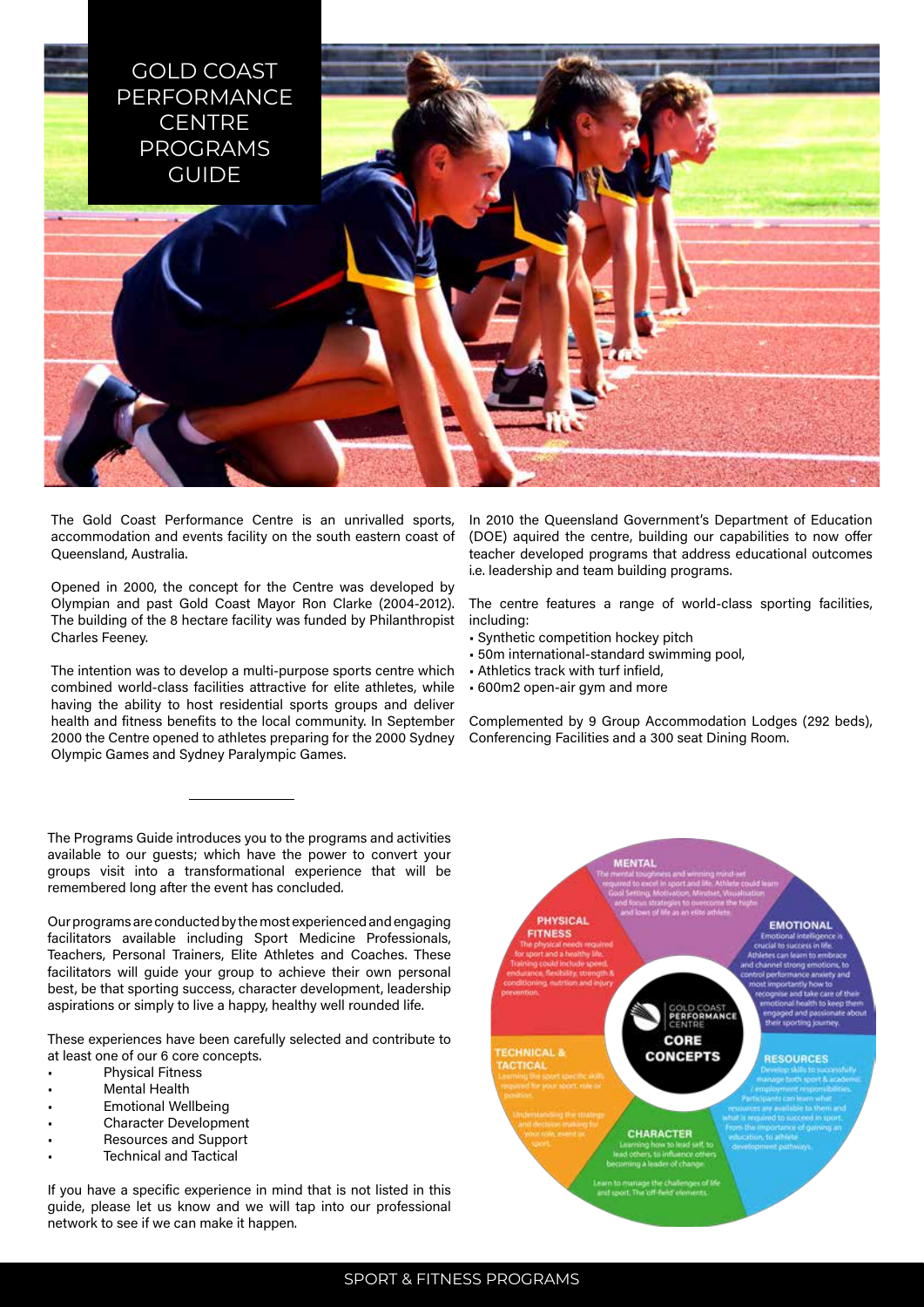

# **SELF DISCOVERY PROGRAMS PRICE PER PERSON**

| <b>AMAZING RACE</b>      | Combining physical challenges, mental puzzles and critical thinking,<br>the Amazing Race is the ultimate test for teamwork and the perfect<br>platform for leadership growth. A step up in problem solving, this activity<br>challenges participants to apply knowledge to a variety of team situations<br>and highlights the importance of skills like extrapolation and inferencing. | \$10,00                                      |
|--------------------------|----------------------------------------------------------------------------------------------------------------------------------------------------------------------------------------------------------------------------------------------------------------------------------------------------------------------------------------------------------------------------------------|----------------------------------------------|
| <b>BUBBLE SOCCER</b>     | Bubble Soccer is a new sport; physically demanding, exciting and laugh<br>out loud fun. It involves being strapped into a zorb ball and running around<br>playing a full contact game of soccer.                                                                                                                                                                                       | \$25,00                                      |
| <b>LASER SKIRMISH</b>    | A fun outdoor combat team sport just like paintball, but without the<br>bruises. Fire an invisible and harmless infrared beam - it's safe combat fun<br>for all ages! Maximum 50 pax.                                                                                                                                                                                                  | \$16,00                                      |
| <b>LEARN TO SURF</b>     | Experience the thrill of surfing and be a part of Australia's beach culture.<br>Receive expert and safe tuition from our professional surfing instructors<br>at the world famous Surfers Paradise beach. Techniques are easy to<br>follow and will have you standing and surfing in your first group session.<br>Transfers are available on request.                                   | <b>POA</b>                                   |
| <b>TEAM BUILDING</b>     | Choose from two sets of team-building activities in which cooperation and<br>effective communication are essential for success. Students will need to<br>work together in order to achieve common goals.                                                                                                                                                                               | \$10,00                                      |
| STAND-UP PADDLE BOARDING | An emerging global sport with an Hawaiian heritage. Experience SUP<br>boarding in safe 'flat water' environment within walking distance of the<br>Gold Coast Performance Centre, Qualified instructors conduct the session<br>incorporating technical instruction with an emphasis on participation and<br>fun. Monday to Fridays, during school term.                                 | <b>POA</b>                                   |
| SPORT PSYCHOLOGY         | Performance Psychology is for groups who have a focus on sports, and<br>who wish to gain a better understanding of the mental skills needed to<br>compete at a high level.                                                                                                                                                                                                             | \$17,00                                      |
|                          |                                                                                                                                                                                                                                                                                                                                                                                        | Saturday Rates +\$2pp<br>Sunday Rates +\$3pp |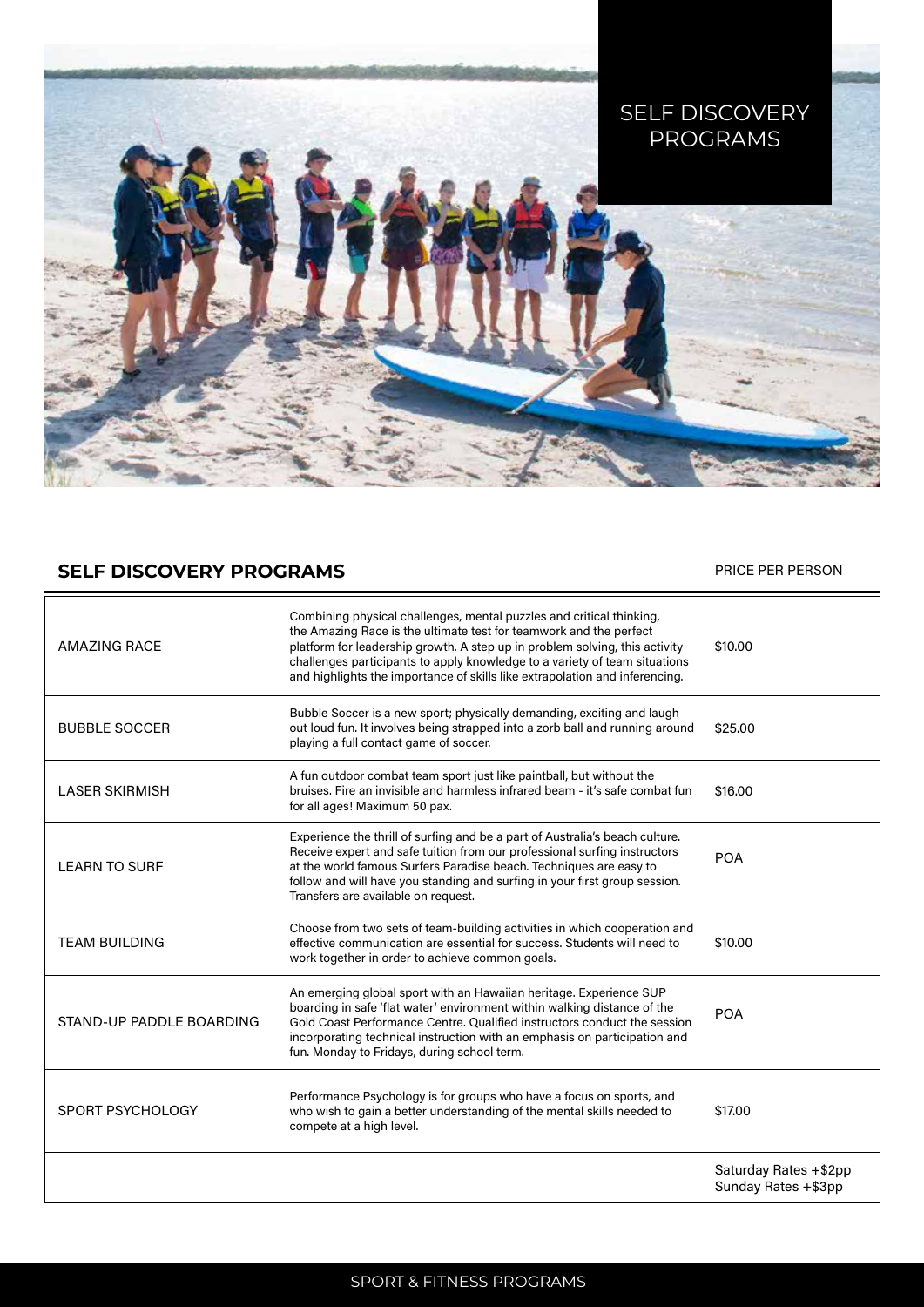# **RDK Sports International Information**

RDK Sports International is an international sports consulting and management company, specializing in Athlete Management & Development, Sport & Sport Related Business Consulting, Sport Attraction, Mentoring Programs and Professional Development Programs & Experiences in Sport.

RDK Sports International offer a wide range of experiences in sport at the Gold Coast Performance Centre, ranging from athlete workshops to bespoke high performance training camps hosted by professional athletes and sports industry professionals.

These once in a lifetime experiences will shape and impact young athletes and students, forging their path to success in sport and life. The following sessions include Appearances (lecture style workshops) or Activations (physical sportbased sessions) which include meet and greet, anecdotal stories and elite sport knowledge.

If you want to inspire and motivate your group with an unforgettable experience, these are the sessions are for you.

# Programs Offered at Gold Coast Performance Centre

### Athlete Development Workshops & Experiences

### **Athlete Led Workshops**

In these sessions, your group will interact and hear from a current or former professional athlete on a selected of choice, including:

- Rising to the Challenge
- Leading with Influence
- Professionalism in Elite Sport
- **Mental Wellbeing**
- High Performance Behaviours
- Life as a Professional Athlete
- Social Media & Personal Brand





### **Athlete Led Activations**

Our athlete activations are interactive and engaging movement sessions, where your group will get the chance to train with a professional athlete. These sessions could be in the form of:

- Skill & Game Play Sessions
- **Team Building Exercises**
- Boot Camps

### **Sport Industry Professionals Workshops**

Connecting with key figures within the sporting industry including coaches, support staff, allied health professionals and administrators, your group is able to learn about the wide range of pathways in sport. Topics of these sessions include: Sport Career Transition

- 
- Sport Career Pathways

### High Performance & Sports Development Programs

Elevate your team of athletes at your upcoming High Performance Camp at the Gold Coast Performance Centre.

By incorporating elite athletes, sports professionals and outstanding training facilities, our high performance camps deliver your group invaluable performance outcomes through inclusive and fun experiences that can be implemented and adapted to the participants' sports and general life skills.

We are also able to provide your camp with allied health support throughout your stay, including access to physiotherapists, exercise physiologists, massage therapists, medical supplies and more.

High performance camps are completely customisable and adaptable based on your groups needs and can be planned by our expert team to maximise your stay at the Gold Coast Performance Centre.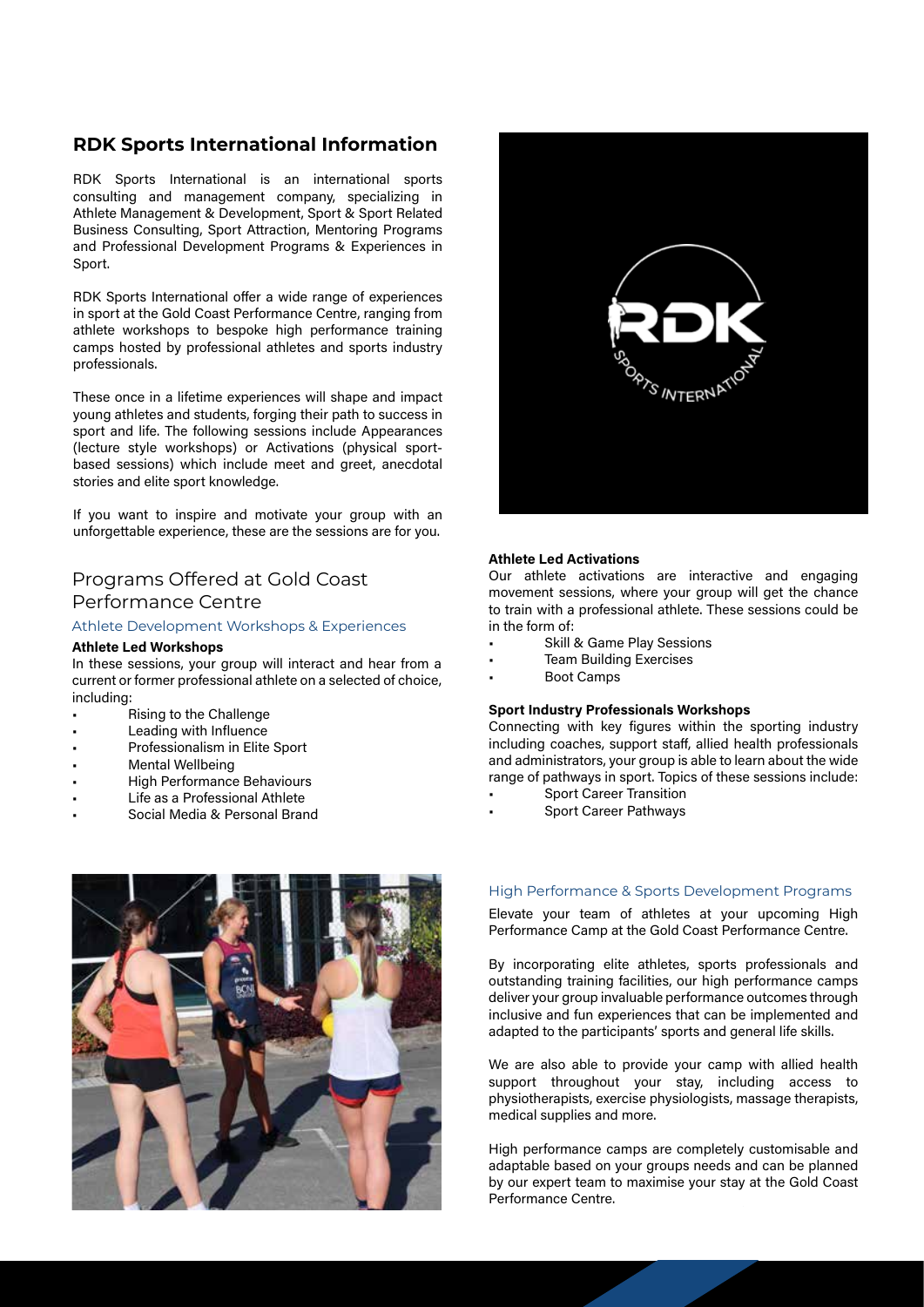

# **RDK PROGRAMS**

| RISING TO THE CHALLENGE                                                 | Resilience is a critical trait for all people in life, our athletes will share personal stories and experiences                                                                                                                                          |
|-------------------------------------------------------------------------|----------------------------------------------------------------------------------------------------------------------------------------------------------------------------------------------------------------------------------------------------------|
| Athlete Led Seminar                                                     | linking them with strategies for coping and overcoming challenges that are inevitable in sport and life.                                                                                                                                                 |
| LEADING WITH INFLUENCE                                                  | Development & identification of leadership styles and strategies and the way students can implement                                                                                                                                                      |
| Athlete Led Seminar                                                     | leaderships traits into sport and everyday life.                                                                                                                                                                                                         |
| PROFESSIONALISM IN ELITE<br><b>SPORT</b><br><b>Athlete Led Seminar</b>  | Elite sport demands a high level of professionalism, your speaker will relate their experiences regarding<br>the professionalism that is required in order to become an elite athlete.                                                                   |
| <b>MENTAL WELLBEING</b><br><b>Athlete Led Seminar</b>                   | In this invaluable session, you will hear experiences from professional athletes about the mental toll<br>that sport can put on you, as well as provide every-day strategies to help improve and preserve mental<br>wellbeing.                           |
| <b>HIGH PERFORMANCE</b>                                                 | In this session, you will learn about the high-performance behaviours that are required to become a                                                                                                                                                      |
| <b>BEHAVIOURS</b>                                                       | professional athlete and receive tips that you can implement to best prepare yourself to become an elite                                                                                                                                                 |
| <b>Athlete Led Seminar</b>                                              | athlete.                                                                                                                                                                                                                                                 |
| LIFE AS A PROFESSIONAL<br>ATHLETE<br><b>Athlete Led Seminar</b>         | Get to know what life is like as a professional athlete. This is an interactive and fun session, where you will<br>hear stories and interact with your speaker of choice.                                                                                |
| SELF CONFIDENCE & BELIEF<br>Athlete Led Seminar                         | We live in a time where most young people challenge their own skills and abilities and compare<br>themselves with others too often. These sessions are important to promote a healthy self-image and the<br>belief that we can all achieve great things. |
| SOCIAL MEDIA & PERSONAL                                                 | Social Media and having a personal brand are continuing to be an important aspect in a professional                                                                                                                                                      |
| <b>BRAND</b>                                                            | sporting career. Learn about the "do's and don'ts" of social media, how to grow your brand, opportunities                                                                                                                                                |
| Athlete Led Seminar                                                     | available and how to find partners that align with your values.                                                                                                                                                                                          |
| SKILL & GAME PLAY SESSIONS                                              | Give your group the opportunity to learn from the best. Held by a professional athlete from the sport of                                                                                                                                                 |
| Athlete Led Practical                                                   | your choice, develop and build on sport-specific skills.                                                                                                                                                                                                 |
| <b>TEAM BUILDING EXERCISES</b>                                          | Team cohesion underpins any successful team. Joined by an elite athlete, your group will be taken through                                                                                                                                                |
| <b>Athlete Led Practical</b>                                            | team building exercises to motivate and develop your people.                                                                                                                                                                                             |
| <b>BOOT CAMP</b><br>Athlete Led Practical                               | Push your group to the limit and train with the best in a bootcamp run by a professional athlete.                                                                                                                                                        |
| INDIGENOUS EDUCATION<br><b>PRESENTATION</b><br>Indigenous Led Practical | This program focusses on Aboriginal & Torres Strait Islander culture, activities and history with a<br>representative from Harbrow Mentoring.                                                                                                            |
| <b>SPORT CAREER TRANSITION</b>                                          | In this session your group will be taken through the important stages of entering and exiting a career in                                                                                                                                                |
| Sport Industry Professional                                             | professional sport and taught key lessons on how to best prepare for these transitions.                                                                                                                                                                  |
| SPORT CAREER PATHWAYS                                                   | Hear from industry professionals about the wide range of career and education opportunities available                                                                                                                                                    |
| Sport Industry Professional                                             | within the sporting industry and how to develop your experience before entering the workforce.                                                                                                                                                           |
|                                                                         | Current Professional Athlete: \$30 per person, minimum of 20 people.                                                                                                                                                                                     |

Former Professional Athlete: \$25 per person, minimum of 20 people. Saturday Rates +\$2pp. Sunday Rates +\$3pp.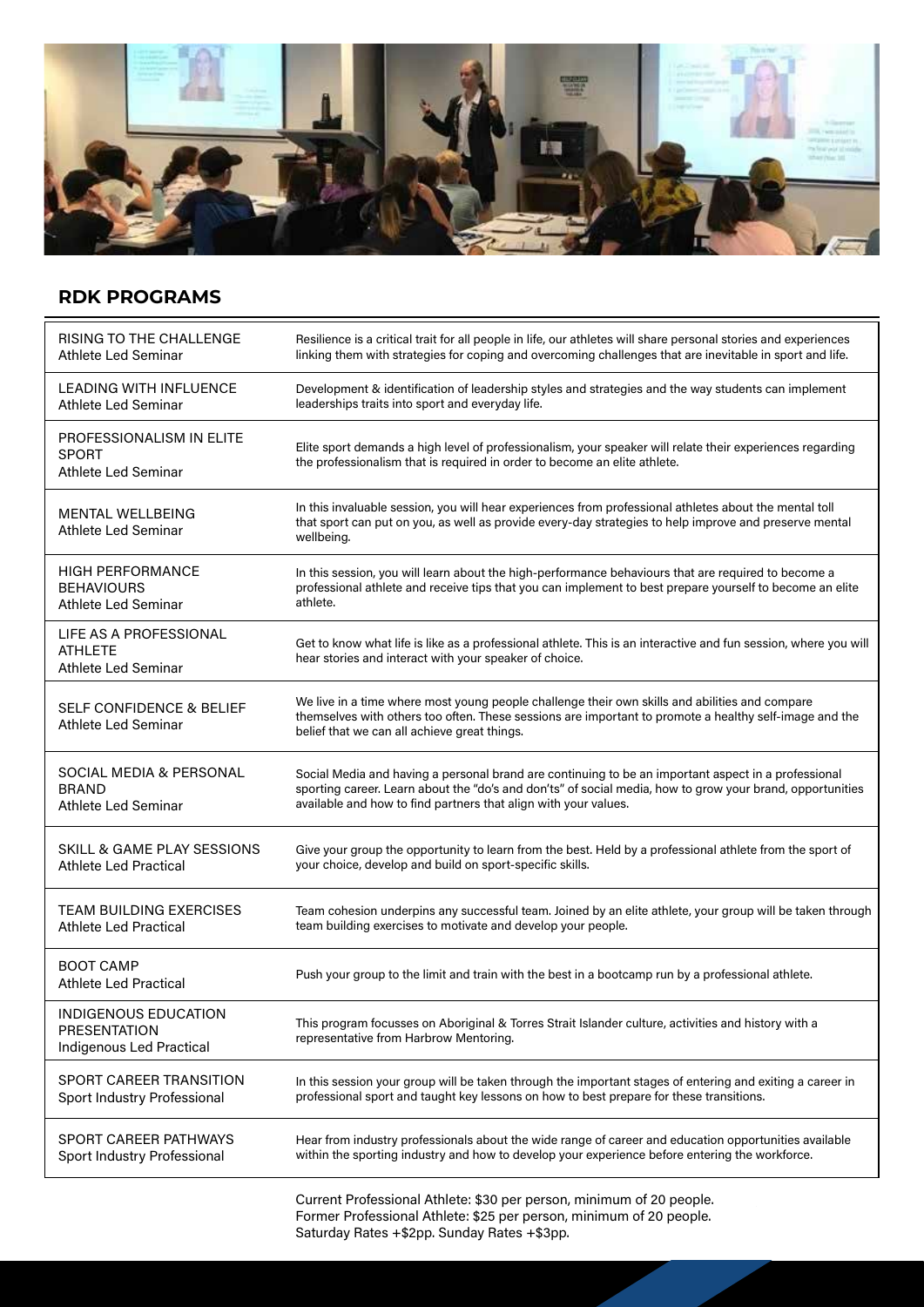# **ABOUT ATKINS HEALTH**

Atkins Health are the Centre's onsite Allied Health Services Professionals.

At Atkins Health, we believe people deserve results. With proven methods and passionate practitioners, we believe we have what it takes to help people gain true success!

Atkins Health is a leading Exercise Physiology company in Gold Coast. We work with clients in clinic, in their homes, aged care, hospitals, and online. We serve a large range of conditions to help people in prevention, rehabilitation, and the recovery process.

"Through Innovation, Revolutionise Health"





# **ATKINS HEALTH SERVICES**

Atkins Health Accredited Exercise Physiologists specialise in clinical exercise interventions for people with a broad range of health issues. We design, deliver, and evaluate safe and effective exercise interventions for people with chronic medical conditions, injuries, and disabilities.

The conditions we work with include neurological disorders like Multiple Sclerosis, Parkinson's Disease, musculoskeletal and spinal cord injuries. We work with clients with cancer, cardiovascular, respiratory/pulmonary and mental health challenges. We have teams who specialise in Women's Health, Paediatric and Sports Injuries.

Our clients see 85-90% results through their planned programs. We have created specialised pathways for all our clients where we plan, train, and measure improvements, 6-weeks at a time.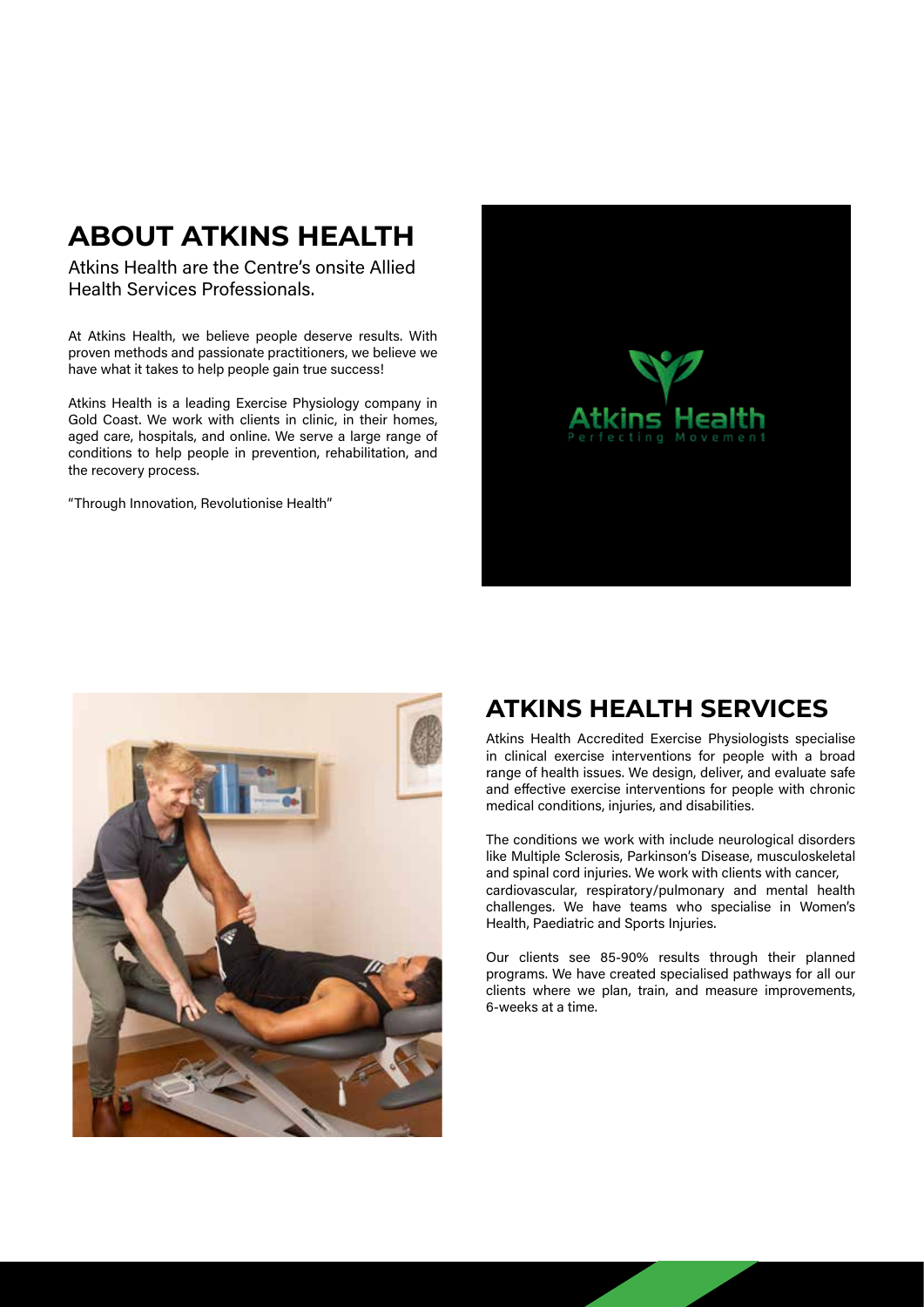

# **ENGAGING WORKSHOPS AND SEMINARS - ATKINS** PRICE PER PERSON

| LONG-TERM ATHLETE<br><b>DEVELOPMENT</b>                               | This lecture and practical session will teach you how to build a strong<br>foundation as an athlete, not just in a specific sport. You will learn<br>fundamentals of key movements, key training variables and tips on<br>monitoring fatigue, overtraining and more to maximise performance.                                                                                                                                                                                    | \$15,00                                      |
|-----------------------------------------------------------------------|---------------------------------------------------------------------------------------------------------------------------------------------------------------------------------------------------------------------------------------------------------------------------------------------------------------------------------------------------------------------------------------------------------------------------------------------------------------------------------|----------------------------------------------|
| ATHLETIC DEVELOPMENT                                                  | This class will train you like an athlete, focusing on strength, power, agility,<br>muscular endurance and flexibility.                                                                                                                                                                                                                                                                                                                                                         | \$15.00                                      |
| <b>SPORTS NUTRITION &amp; DIETETICS</b>                               | Covering the basics of living a healthy lifestyle and making healthy choices<br>in nutrition and exercise. Learn how to fuel your body for maximum<br>performance. (Min 20, Max 30 people)                                                                                                                                                                                                                                                                                      | \$15.00                                      |
| <b>DIETITIAN LED INTERACTIVE</b><br><b>SHOPPING TOUR</b>              | A fun, practical workshop which will take you through the basics of a<br>nutritious grocery shop. Learn where to find nutritious foods in store, identify<br>common food misconceptions, and tackle the confusing world of food<br>product comparisons by learning how to read food labels.                                                                                                                                                                                     | <b>POA</b>                                   |
| <b>JOINT STRAPPING</b>                                                | In this invaluable practical session you will go through strapping techniques<br>for various joints and limbs. Learn how to prevent and manage injuries,<br>prepare for competition and recover fast using expert techniques and<br>materials.                                                                                                                                                                                                                                  | \$15.00                                      |
| <b>MENTAL PREPARATION</b>                                             | Discuss mental strategies athletes can use to gain peak performance, learn<br>how to come back from injury, and more.                                                                                                                                                                                                                                                                                                                                                           | \$15.00                                      |
| <b>MOBILITY AND FUNCTIONAL</b><br><b>MOVEMENT</b>                     | A practical workshop where you will learn techniques for soft tissue muscle<br>release and why mobility is critical to efficient and optimal performance.                                                                                                                                                                                                                                                                                                                       | \$15.00                                      |
| <b>SPORT SPECIFIC STRENGTH &amp;</b><br><b>CONDITIONING SEMINAR</b>   | Strength and Conditioning is an integral element to an athletes career<br>and performance. This lecture will cover the fundamental Strength and<br>conditioning protocols necessary for optimal performance. Aimed at all<br>levels of expertise from coaches to athletes this lecture will challenge your<br>perspective and improve your understanding on how to foster optimal<br>results.                                                                                   | \$15.00                                      |
| <b>SPORT SPECIFIC STRENGTH &amp;</b><br><b>CONDITIONING PRACTICAL</b> | Recommended to do in conjunction with Sports Specific Strength and<br>Conditioning Seminar or Physiology and optimising your training, this<br>practical session will put into practice this new found knowledge on how we<br>can unlock your body's true potential. Tailored to the needs of your chosen<br>sport our team of Exercise Physiologists will put you through your paces<br>and help you not only understand but feel the difference when training<br>effectively. | \$15.00                                      |
| <b>SPORTS INJURY PREVENTION</b>                                       | An invaluable lecture for any young athlete, this session covers the<br>importance of warm ups, cool downs and stretching, protective equipment<br>and how to identify any predisposition to injury or illness. You will also learn<br>about rehabilitation techniques and how to safely return to activity after<br>initial treatment. For individuals and teams. (Min 20, Max 30 people).                                                                                     | \$15,00                                      |
| <b>CUSTOM ATHLETE MOVEMENT</b><br><b>SESSION</b>                      | Allow our Exercise Physiologists to work directly with your coaches to<br>program a targeted session for your athletes. Sessions may include sport<br>specific strength based training, wellness workshop, injury prevention,<br>performance mindset to name a few.                                                                                                                                                                                                             | <b>POA</b>                                   |
|                                                                       |                                                                                                                                                                                                                                                                                                                                                                                                                                                                                 | Saturday Rates +\$2pp<br>Sunday Rates +\$3pp |
|                                                                       |                                                                                                                                                                                                                                                                                                                                                                                                                                                                                 |                                              |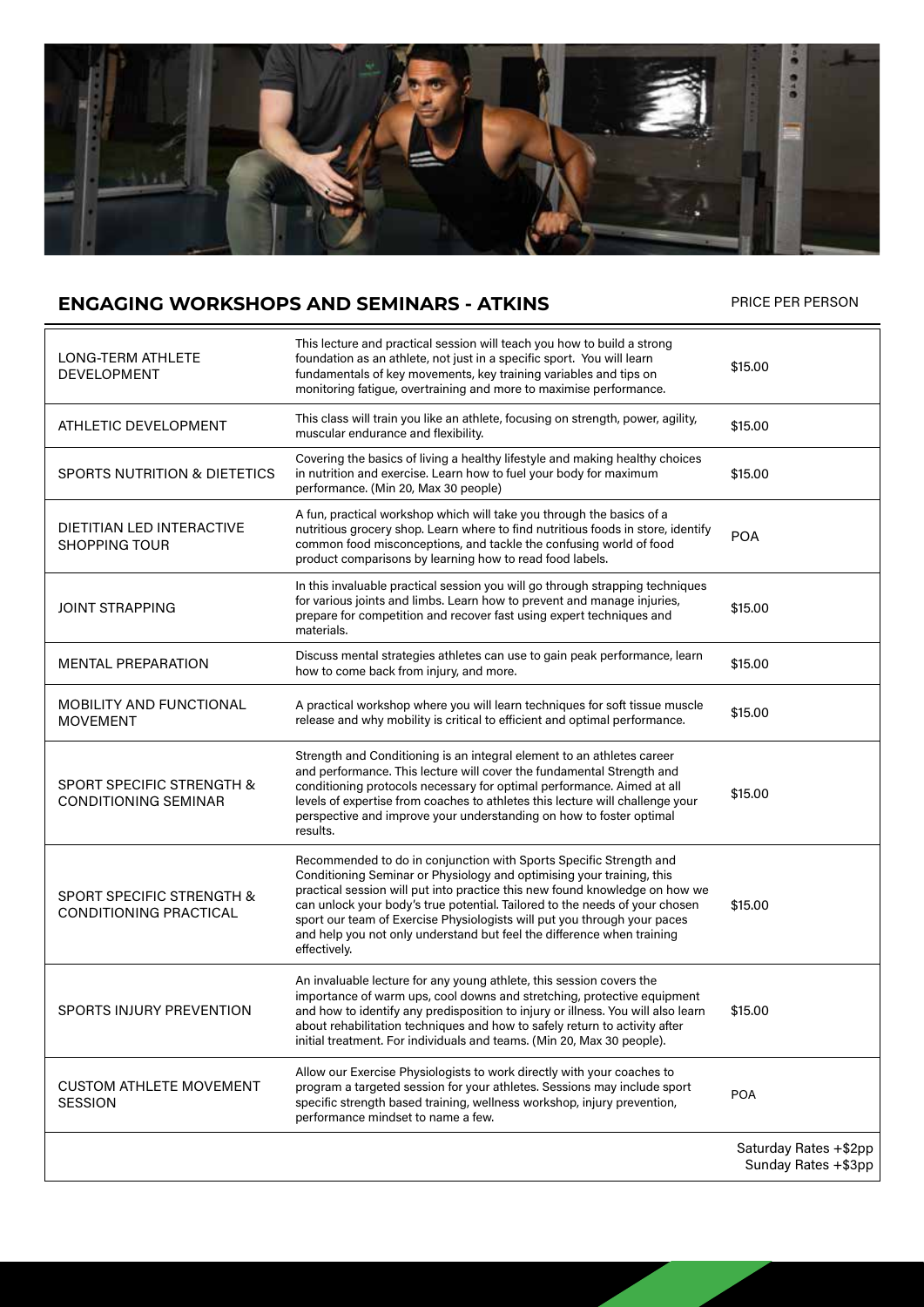

# **AQUATIC ACTIVITIES** PRICE PER PERSON

| <b>AQUAFIT</b>                                | A low-impact, power-packed class in the indoor pool with the emphasis<br>on fun. This choreographed exercise to music workout combines cardio<br>and toning exercises using water as your resistance. A great alternative to<br>land-based exercises if you have joint problems or injuries.                                                                                                                                                                         | \$10,00                                                                                                                                                                  |
|-----------------------------------------------|----------------------------------------------------------------------------------------------------------------------------------------------------------------------------------------------------------------------------------------------------------------------------------------------------------------------------------------------------------------------------------------------------------------------------------------------------------------------|--------------------------------------------------------------------------------------------------------------------------------------------------------------------------|
| <b>AQUATIC GAMES</b>                          | A variety of games to suit all ages. Low-impact exercise to promote<br>teamwork, enhance fitness and build water confidence. 20m or 50m pool.                                                                                                                                                                                                                                                                                                                        | \$10,00                                                                                                                                                                  |
| <b>AQUATIC RECOVERY CLASS</b>                 | Apply exercise physiology prinicples to ease tight or sore muscles and<br>boost recovery in the indoor or outdoor heated pool.                                                                                                                                                                                                                                                                                                                                       | \$10,00                                                                                                                                                                  |
| <b>EXCLUSIVE POOL</b><br><b>LANE BOOKINGS</b> | Groups can book lanes per hour. Advance bookings are required and is<br>subject to availability.<br>Outside of hours and public holiday rates apply.                                                                                                                                                                                                                                                                                                                 | \$20.70 per lane per hour<br>(on-site groups)<br>\$24.95 per lane per hour<br>(off-site groups)                                                                          |
| FREE PLAY 20M AND 50M POOL<br>LIFEGUARDED     | Lifequard supervised free time.                                                                                                                                                                                                                                                                                                                                                                                                                                      | <b>POA</b>                                                                                                                                                               |
| ICE BATH RECOVERY SESSIONS                    | Experience one of the best forms of recovery. Ice baths can be an<br>excellent complement to a hard training sessions. Although this session<br>may not be classed as particularly enjoyable, soaking in a tub of iced<br>water after an intense workout or run can help boost the body's recovery<br>processes and assist in injury prevention. Ice baths are most effective<br>when taken within 60 minutes of finishing a workout. Advanced bookings<br>required. | \$120 per session with<br>instructor.<br>\$69.00 per session without<br>instructor (max 20pax)<br>extra people \$3.60pp<br>Price also includes 1 x 50m<br>pool lane hire |

# **EVENING PROGRAMS EVENING PRICE PER PERSON**

| AQUATIC GAMES         | Great evening activity in 20m heated pool. A variety of fun games to suit<br>all ages. Low-impact exercises to promote teamwork and enhance fitness<br>while building water confidence and having loads of fun.  | \$10,00               |
|-----------------------|------------------------------------------------------------------------------------------------------------------------------------------------------------------------------------------------------------------|-----------------------|
| <b>FIELD GAMES</b>    | These hybrid games are designed to use a wide variety of skills and<br>develop fitness performance. Held in the main stadium under the lights.                                                                   | \$10,00               |
| <b>LASER SKIRMISH</b> | Complete stealth night missions! Fire an invisible and harmless infrared<br>beam to defeat the enemy. It's safe combat fun for all ages! 20 - 50 pax.<br>*This activity can also be organised during the day.    | \$16,00               |
| <b>MOVIE NIGHT</b>    | Enjoy the latest movie releases at the Gold Coast Performance Centre. A<br>big screen movie theatre screen is set up for your enjoyment. Exclusive<br>use for groups, the theatre can hold up to 60 movie-goers. | \$75.00 per movie     |
|                       |                                                                                                                                                                                                                  | Saturday Rates +\$2pp |

Sunday Rates +\$3pp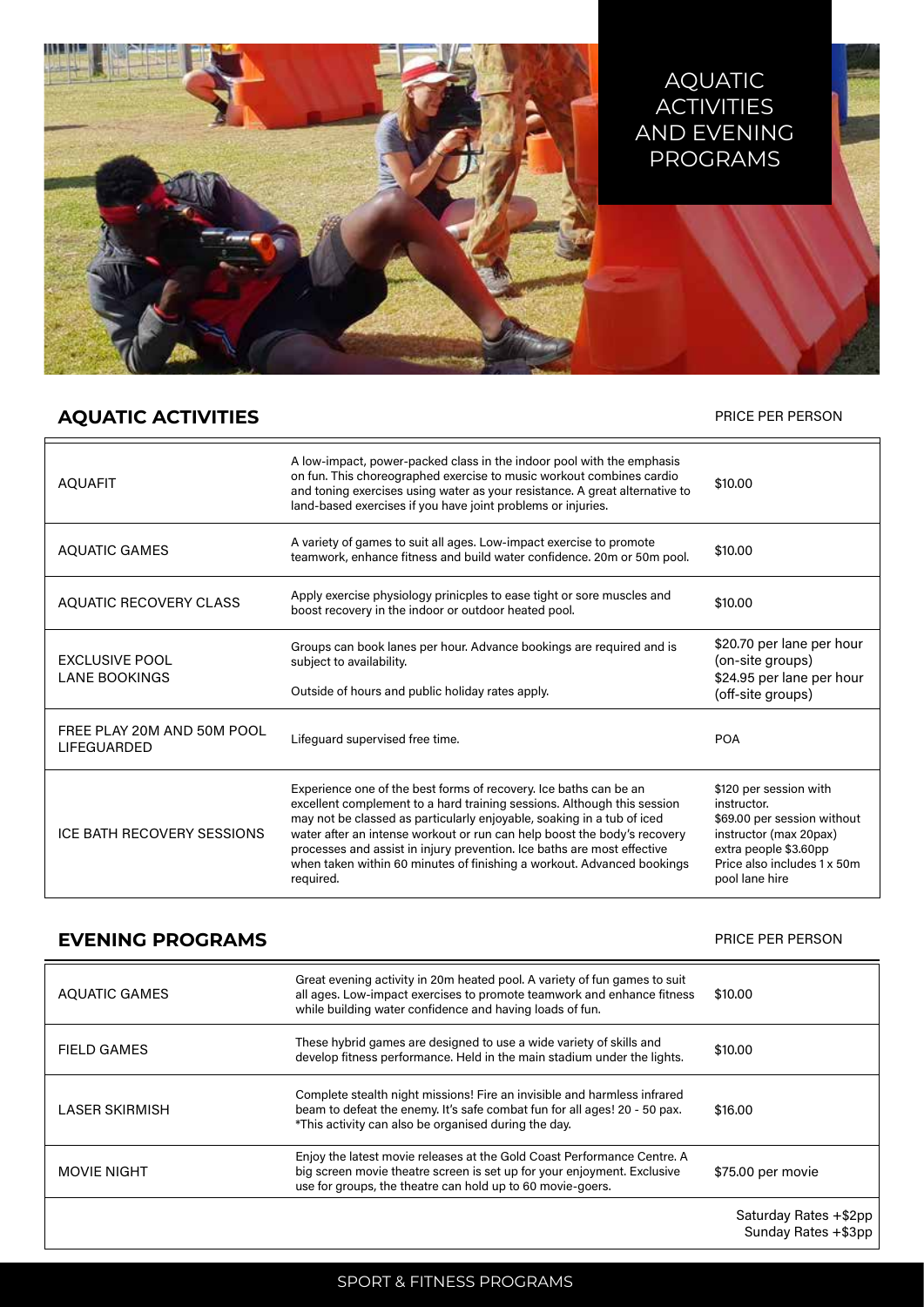# **FITNESS SESSIONS**  $$^{10.00 \text{ Per Person}}$$

-

| <b>BODY PUMP</b>                                  | A pre-choreographed, non-impact workout using an adjustable barbell that challenges every major muscle in your<br>body. Will tone and shape and is suitable for all levels of fitness.                                                                                    |
|---------------------------------------------------|---------------------------------------------------------------------------------------------------------------------------------------------------------------------------------------------------------------------------------------------------------------------------|
| <b>BODY CONDITIONING</b>                          | A conditioning class that will tone and shape your body using weights, barbells and lower body resistance<br>techniques. Suitable for all levels of fitness.                                                                                                              |
| <b>BODYFIT</b>                                    | A fun, exercise to music workout that combines cardio fitness, core stability, balance, functional strength and<br>flexibility.                                                                                                                                           |
| <b>BOXING</b>                                     | A high intensity workout focusing on agility and power, this session will certainly keep your heart rate up.                                                                                                                                                              |
| <b>FUNCTIONAL FLEXIBILITY</b><br>+ YOGA           | Perfect for a recovery activity. Improved flexibility can enhance sports performance and helps to reduce the risk of<br>strains, tears and muscle soreness.                                                                                                               |
| <b>HIGH INTENSITY</b><br>INTERVAL TRAINING (HIIT) | A fantastic all-in-one workout including cardio, weights, plyometrics, body weight exercise and cycle training.<br>Suitable for everyone.                                                                                                                                 |
| <b>GRIT</b>                                       | A 30-minute high-intensity interval training workout, designed to improve strength and build lean muscle. Using<br>barbells, weight plates and body weight exercises GRIT will blast all major muscle groups.                                                             |
| <b>PILATES</b>                                    | Flexibility, strength and core movements helping tone and strength muscles. A floor work class teaching the basic<br>fundamentals. 20 - 30 people.                                                                                                                        |
| <b>RPM</b>                                        | High-energy indoor cycling class. Experience rolling hills, winding roads, sprints and intervals. Great for all levels<br>as you set your own resistance and pace. Max 30 people.                                                                                         |
| <b>SPRINT</b>                                     | If you want to get fitter, faster, stronger with minimal impact to your joints then this is the workout for you! LES<br>MILLS SPRINT™ is a 30-minute High-Intensity Interval Training (HIIT) workout, using an indoor bike to achieve fast<br>results. Maximum 30 people. |
| <b>ZUMBA</b>                                      | High and low-intensity moves for an interval-style dance fitness party.                                                                                                                                                                                                   |

# **SPORTS DEVELOPMENT EXECUTE: PRICE PER PERSON**

| <b>ATHLETICS</b>        | Multi-discipline athletics on our IAAF-accredited track and field facility,<br>including long jump, shotput, discus, high jump and more.                                                                                                                                                                                                                              | \$10.00                                      |
|-------------------------|-----------------------------------------------------------------------------------------------------------------------------------------------------------------------------------------------------------------------------------------------------------------------------------------------------------------------------------------------------------------------|----------------------------------------------|
| <b>BEACH VOLLEYBALL</b> | Come try one of the most popular sports in the world and find out how hard it<br>really is to play two and four a side volleyball on the beach.                                                                                                                                                                                                                       | \$10.00                                      |
| <b>GYM SESSION</b>      | We have strength and conditioning coaches as well as personal trainers<br>available to facilitate group gym sessions focusing on correct technique and the<br>benefits of resistance training. Select training times available.                                                                                                                                       | \$10,00                                      |
| <b>HOCKEY</b>           | Test out our brand new synthetic hockey pitch. Work with a specialized coach<br>and perfect your skills preparing you for an action-packed game.                                                                                                                                                                                                                      | <b>POA</b>                                   |
| SPEED FOR SPORT         | Using the exercising principles of speed and agility, these sessions are<br>conducted by qualified instructors using speed ladders, macro and micro<br>hurdles, and resistance equipment specific to your sport. Sessions can be<br>conducted from beginners to an elite level in any sport. Great for all land-based<br>team and individual sports (20 - 50 people). | \$10.00                                      |
| <b>SWIM COACHING</b>    | Push your team to the next level with expert coaching from our swim coach.<br>Have your own coach? Refer to lane hire.                                                                                                                                                                                                                                                | <b>POA</b>                                   |
| <b>TENNIS</b>           | Learn the basic skills of tennis which will get you serving and hitting forehands,<br>backhands and vollies like a pro by the end of the session.                                                                                                                                                                                                                     | <b>POA</b>                                   |
| <b>TRIATHLON</b>        | Experience the thrills triathlon has to offer utilising the centre's pool, cycling<br>track and brand new athletics track. Our professional staff will demonstrate<br>what it takes to be a triathlete. Bikes are included.                                                                                                                                           | <b>POA</b>                                   |
|                         |                                                                                                                                                                                                                                                                                                                                                                       | Saturday Rates +\$2pp<br>Sunday Rates +\$3pp |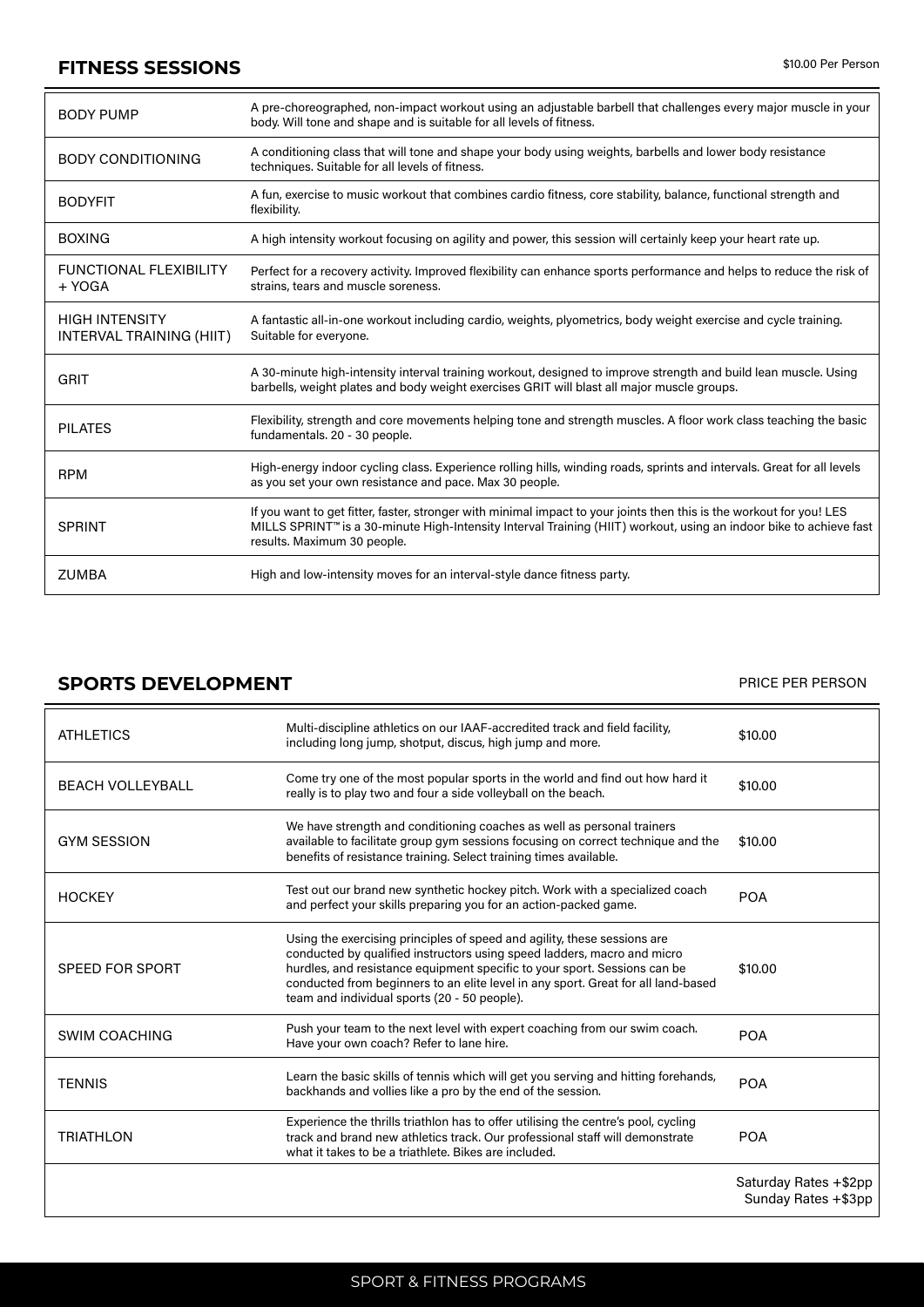

POA

# **EXPERIENCE THE GOLD COAST**

| <b>MOVIE WORLD</b>                              | For fans of all things Hollywood and cinema, step into a world dedicated to Warner Bros<br>productions and the magic of the silver screen.                                                                                         |
|-------------------------------------------------|------------------------------------------------------------------------------------------------------------------------------------------------------------------------------------------------------------------------------------|
| <b>SEAWORLD</b>                                 | Get up close and personal with the natural wonders of the ocean at one of the Gold Coast's most<br>popular theme parks.                                                                                                            |
| WET 'N' WILD                                    | For the water babies, Wet 'n' Wild is one of the biggest water theme parks in Australia. Slides and<br>rides galore for people of all ages.                                                                                        |
| DREAMWORLD                                      | Enjoy rides for all ages, animal encounters, and White Water World water park in Australia's<br>biggest theme park.                                                                                                                |
| <b>PARADISE COUNTRY</b>                         | Paradise Country is an authentic Australian farm experience with animal encounters and shows<br>for the whole group to enjoy.                                                                                                      |
| <b>AUSTRALIAN</b><br><b>OUTBACK SPECTACULAR</b> | Perfect for tourists visiting Australia, this show is a fantastic one-night introduction to Australia's<br>world famous Outback, Dinner included.                                                                                  |
| <b>CURRUMBIN WILDLIFE</b><br><b>SANCTUARY</b>   | Birds, reptiles and so much more, get to know some of Australia's most fascinating wildlife. Don't<br>forget to feed the lorikeets!                                                                                                |
| <b>Q1 SKYPOINT</b>                              | Situated on the top floor of the Q1 on the Gold Coast, SkyPoint is a major attraction that offers 360<br>views of Surfer's Paradise and surrounding areas                                                                          |
| <b>GAME OVER HELENSVALE</b>                     | Australia's first Electric Indoor Karting track, Clip 'N Climb adventure walls and Lazer Tag center.                                                                                                                               |
| <b>SHOPPING EXPERIENCE</b>                      | Harbourtown Outlet Shopping, Event Cinema experience and dining packages available.                                                                                                                                                |
| <b>BROADWATER PARKLANDS</b>                     | A large community park located in Southport on the popular<br>Broadwater waterways. Designed for large community gatherings and families alike. The park has<br>many different areas for children and barbecue areas for families. |